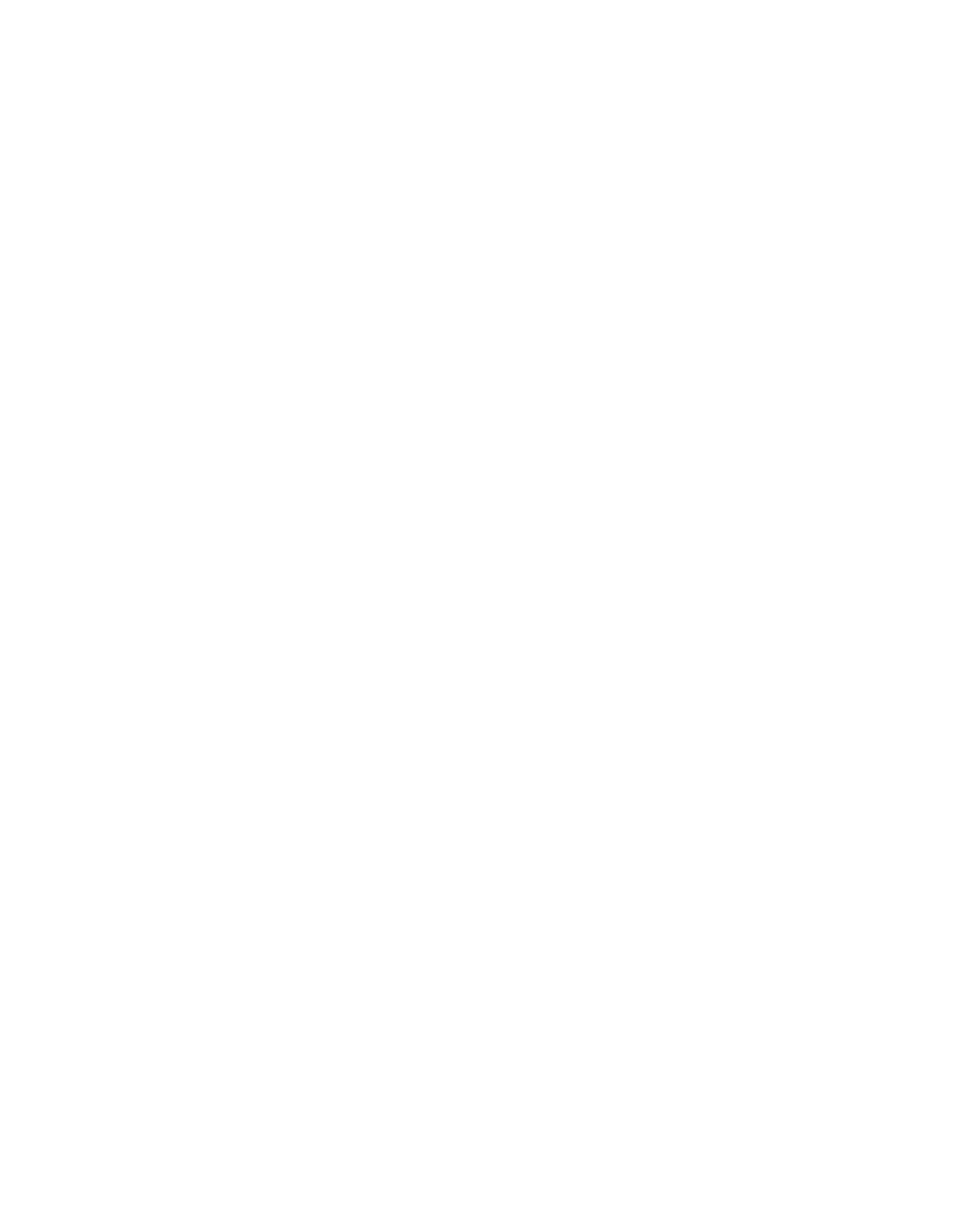

©2015 Brian Schrag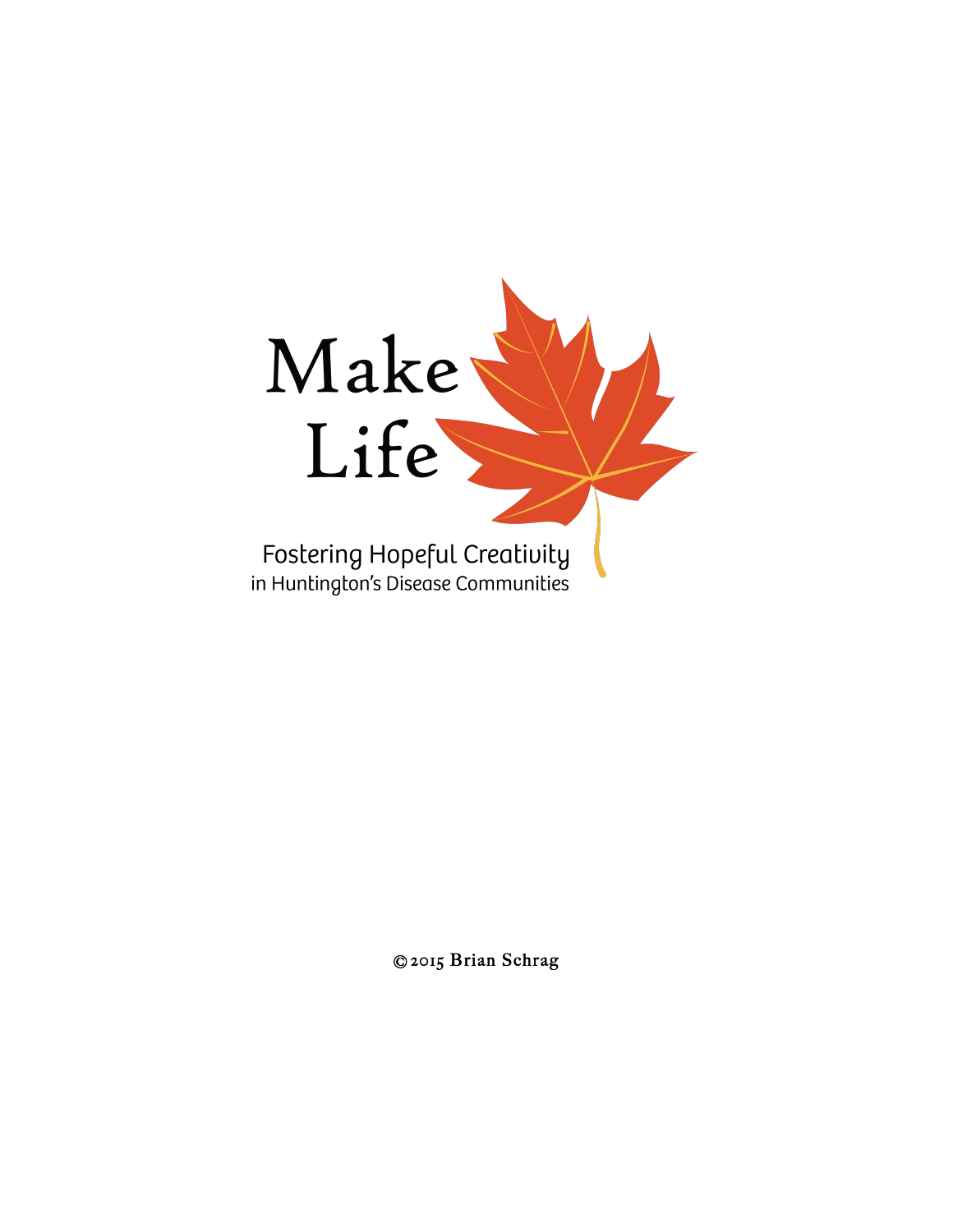#### The Story Behind MakeLife|HD

My grandfather—Edward Enns, a dust belt farmer-preacher-singer—was diagnosed with HD in 1961, dying in 1977. His daughter, Marilyn, became my mother in 1962. Our family always knew she had a 50/50 chance of carrying the HD mutation, but as Mom passed her 30s, 40s, and 50s with no clear symptoms, we thought we had dodged the bullet. Eventually, though, we noticed signs and a genetic test returned positive for HD when she was 69.

I responded to this news in part by writing Mom a song that integrates elements of our relationship. When I first left Ohio for college in Rhode Island, l sent her a startlingly colored Autumn leaf for her October birthday. I've continued this tradition for each of the 30+ years since, from Dallas, California, Chicago, France, Congo, and Cameroon. So the title, "Leaves," plays a central role in the song—deep colors evoking ideas of beauty, death, and the promise of life.

A few months later, in December 2010, the results of my own genetic test showed that I also have the mutation. I've dedicated most of my professional life to encouraging communities around the world to use their own arts to connect to God and bring healing. I've seen this approach work with my mom and want to see if we can extend it to others affected by HD. That's why **Make Life** $HD$  exists.

I'd love to see HD communities develop a deeply flourishing culture, making things for each other all the time. I think you'll be surprised how powerful a little person-to-person creativity can be.

> Brian Schrag, 2015 MakeLifeHD.org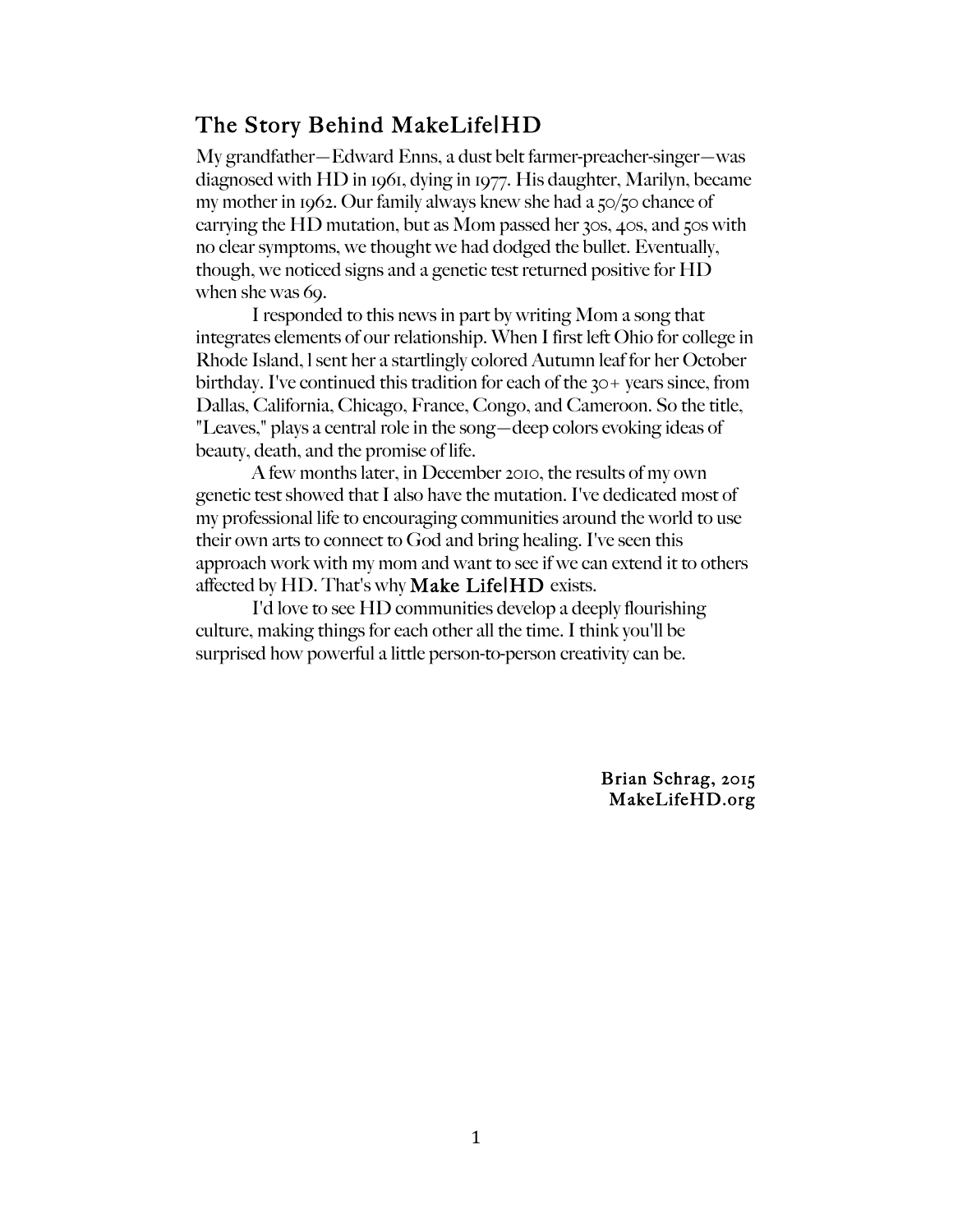# The MakeLife|HD Approach

Make Life|HD is a project that helps communities affected by Huntington's Disease make life-giving stuff for each other.

#### The process needs people to fill three roles

- 1. **Receiver** A person who needs the gift of a little life because of HD
- 2. Maker Someone who can make something that will bring a smile, a moment of contentment, a sign of understanding to the Receiver
- 3. Facilitator A person who helps the Receiver and Maker complete the life-giving process. Since you're reading this, you are probably the Facilitator.

Note that one person can fill more than one role.

#### The cycle consists of six flexible steps

- 1. Explore Identify and describe possible participants
- 2. Connect Makers and Receivers meet
- 3. Learn Makers and Receivers get to know each others' arts and hearts
- 4. Make The Maker creates something that might meet the Receiver's need
- 5. Bless The Maker presents his or her creation to the Receiver
- 6. Celebrate and Continue Spark more creativity

For examples of this kind of creativity, explanations of why it works, and access to more resources, see MakeLifeHD.org.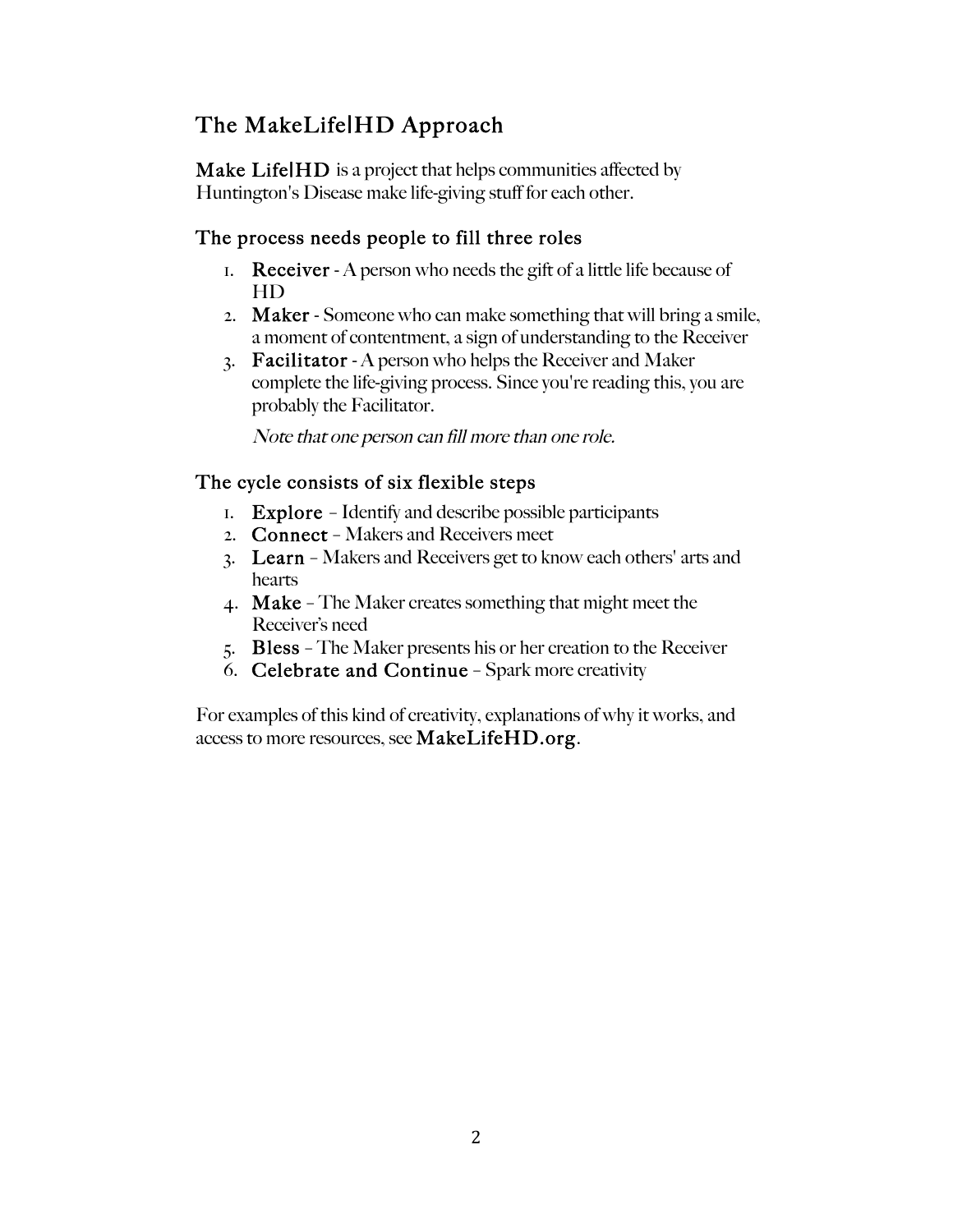# Explore–Who is in your networks and what can they do? 1

Write your name in the middle of the page, then add other peoples' names around it: family members, friends, friends of friends, and other people who make up your social networks.

Look at the names and add two kinds of notations.

#### First, write "HD" near the name of each person who may be

experiencing stress, dark times because of, or made worse by, Huntington's Disease. This could include people who

- have found out that they are at risk for HD, or someone they love is at risk
- found out that they have the Huntingtin mutation
- feel survivor's guilt for being gene negative when others in their family are gene positive
- are caregivers at the end of their ropes
- are experiencing frustrating, discouraging HD symptoms

Second, write the artistic gift near each person who has some sort of skill and/or joy in making things. These creations could include

• songs, poems, dramatic monologues, quilts, filled-in coloring book pages, hats or other pieces of clothing, dances, piñatas, coffee mugs, paintings, new proverbs, short films, lolcats, short stories, spoken word rhymes or raps, mazes, labyrinths, fruit carvings, or anything that artistically connects to and encourages someone.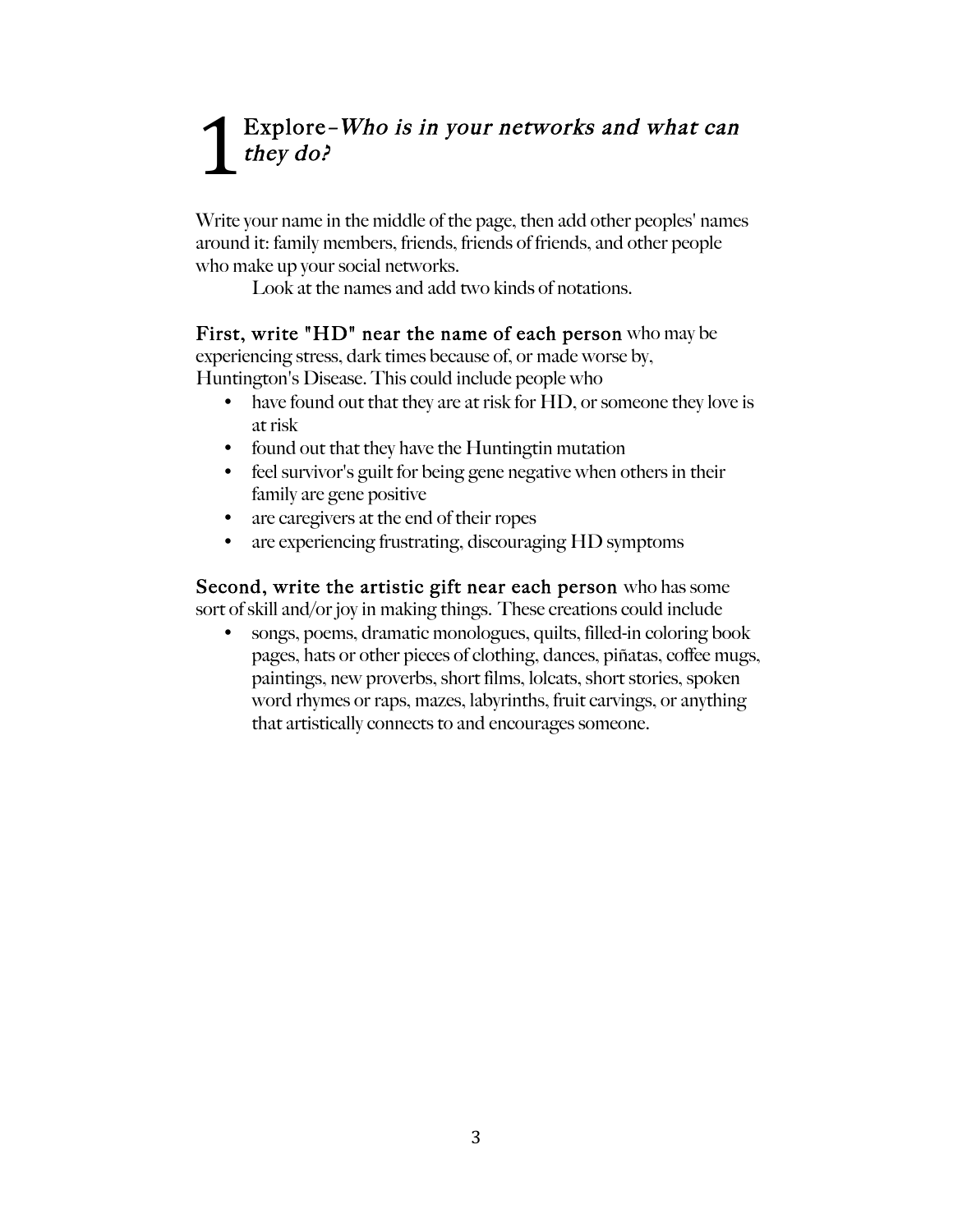more scribblings for Step 1: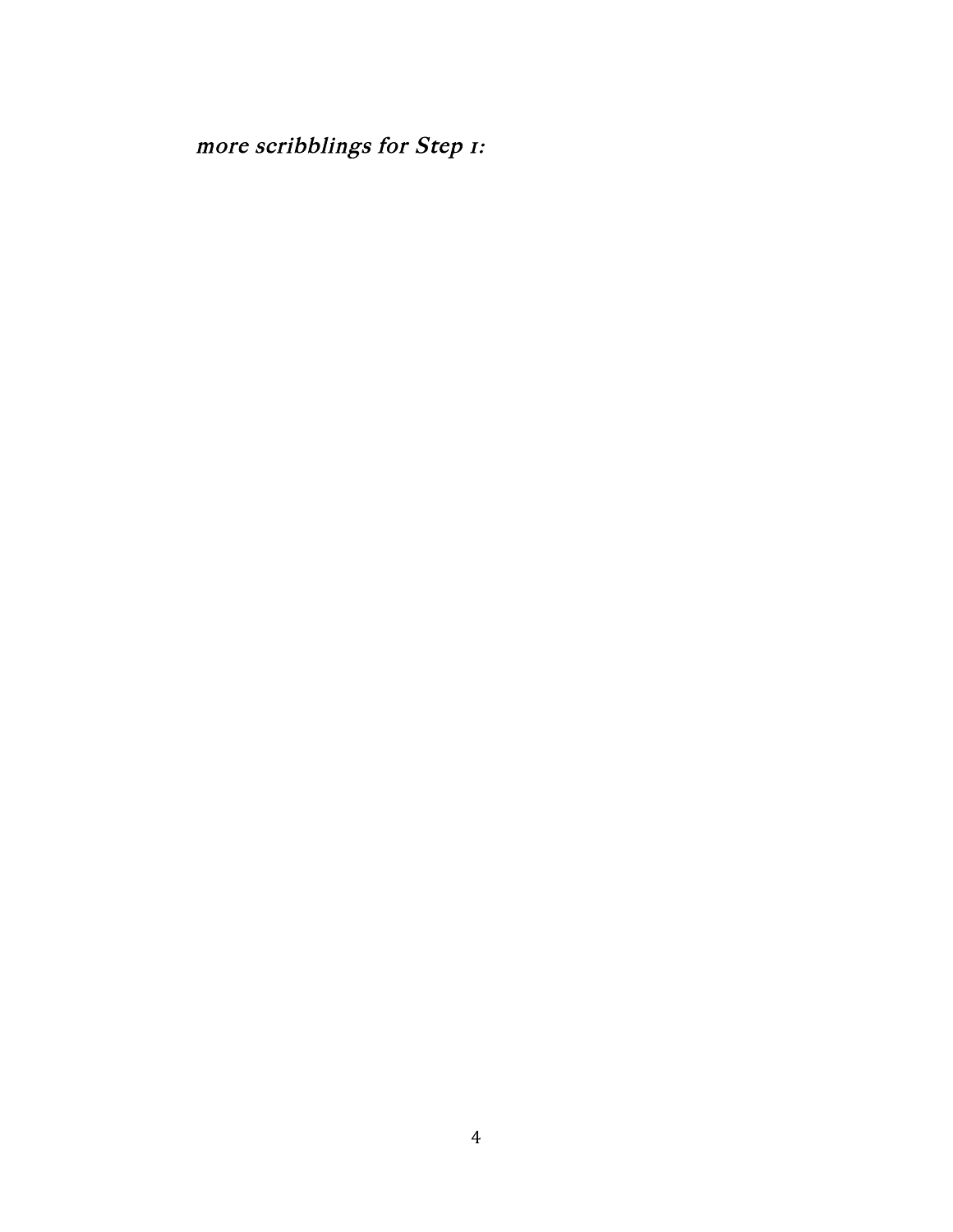# 2 Connect-Makers and Receivers Meet

Reflect on the names you've written, jotting down possible Maker-Receiver pairs. The most likely scenarios: an individual for another individual, or an individual or small group for a group.

Choose a pair, then contact the person with the artistic gift, asking them if they would like to make something for a Receiver.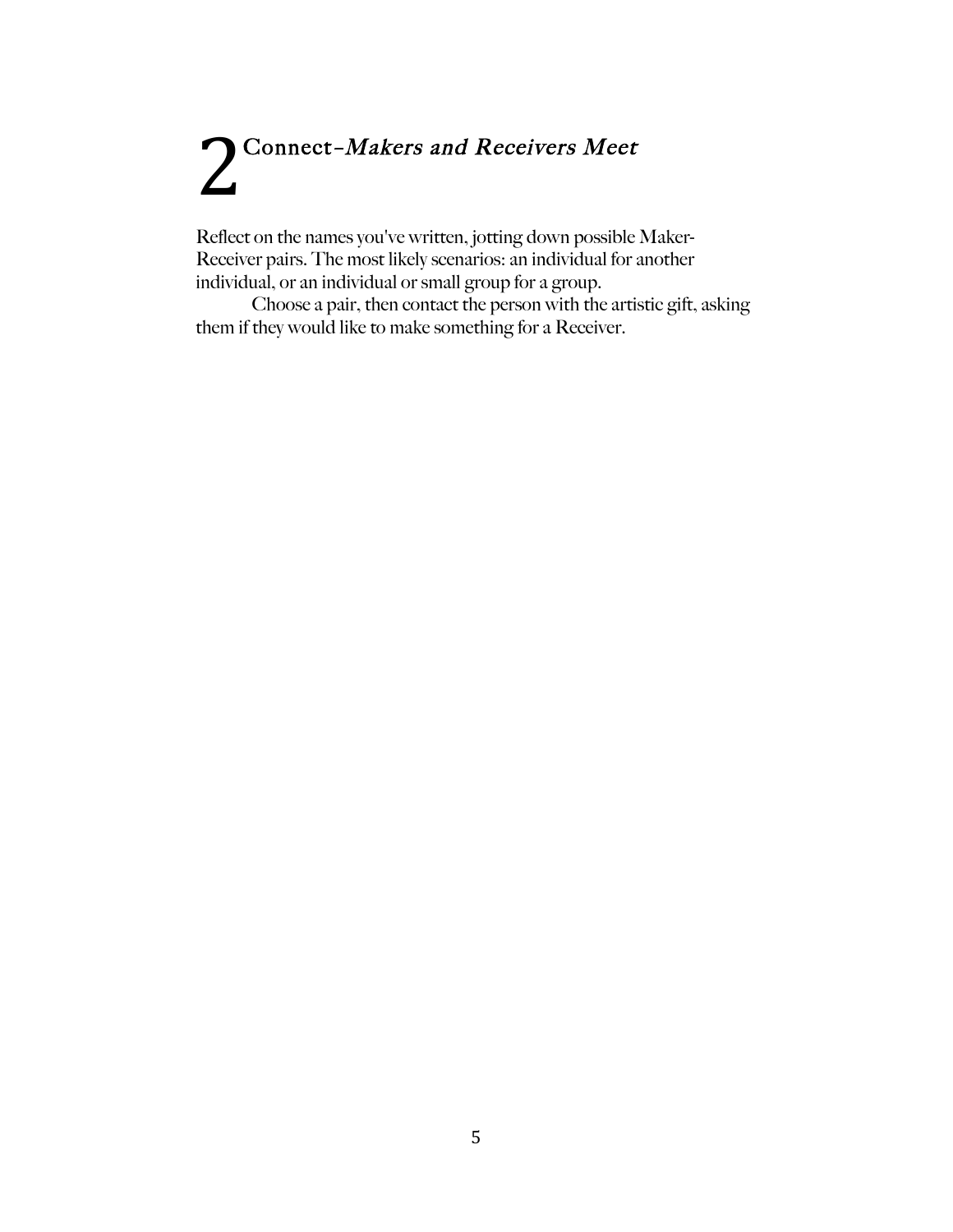more scribblings for Step 2: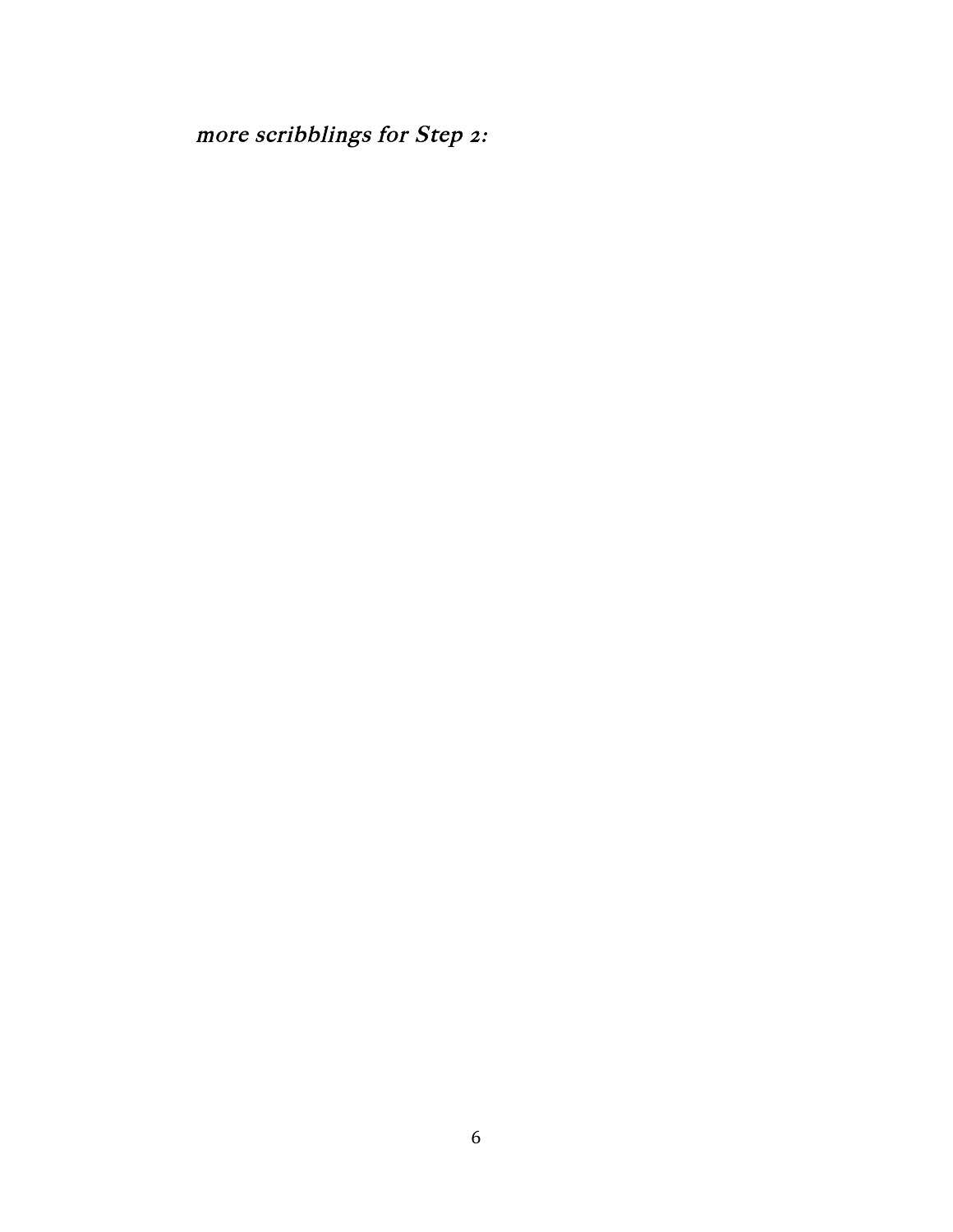# **Learn-Makers and Receivers get to know each** other 3

The Maker and Receiver may know each other very well, or not at all. In any case, communicate about the subjects below and jot down a few things.

To the Receiver: What is your HD story and needs? What are some of your musical, dance, visual, or other artistic experiences, and what parts of them do you love?

To the Maker: What do you like to make?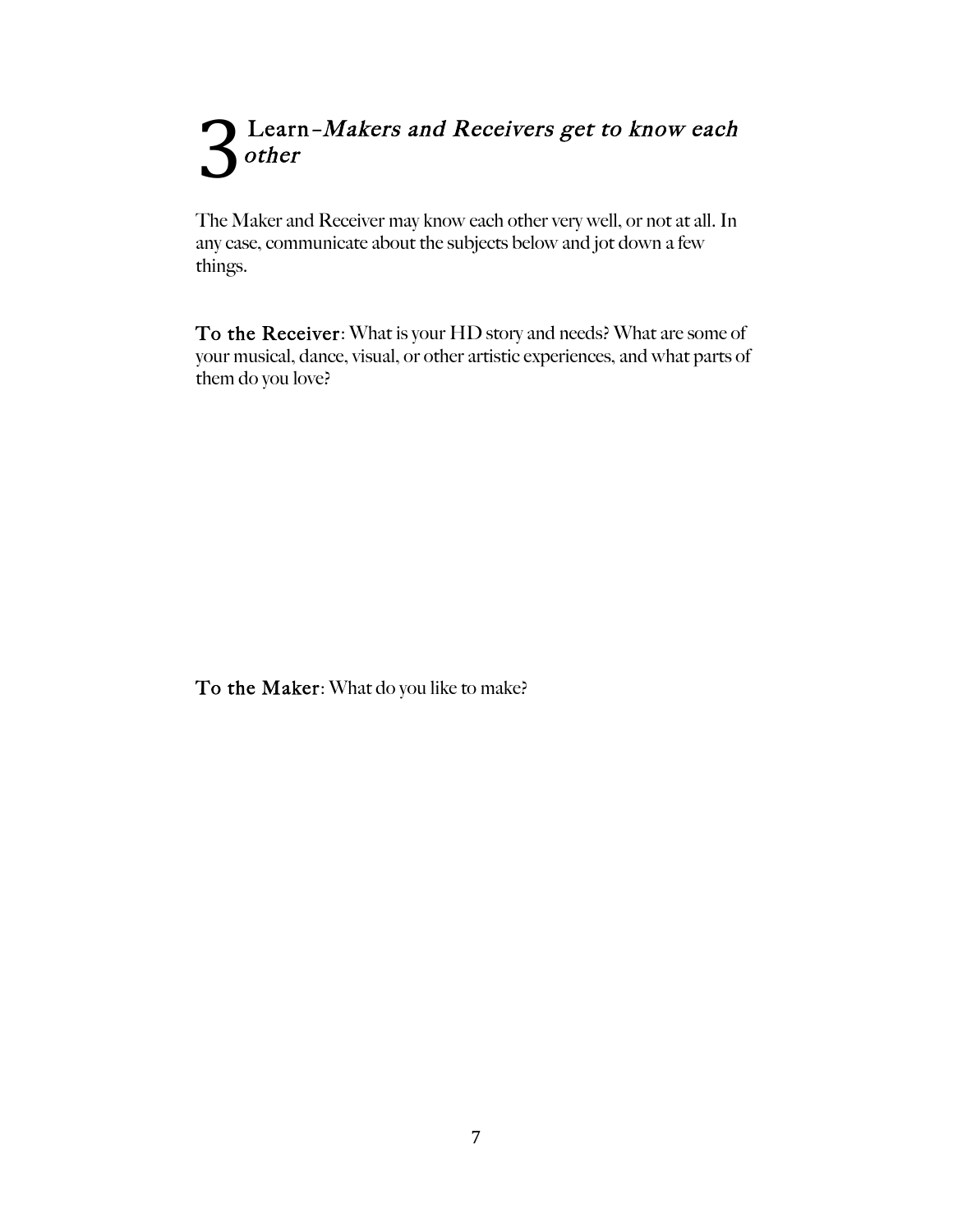more scribblings for Step 3: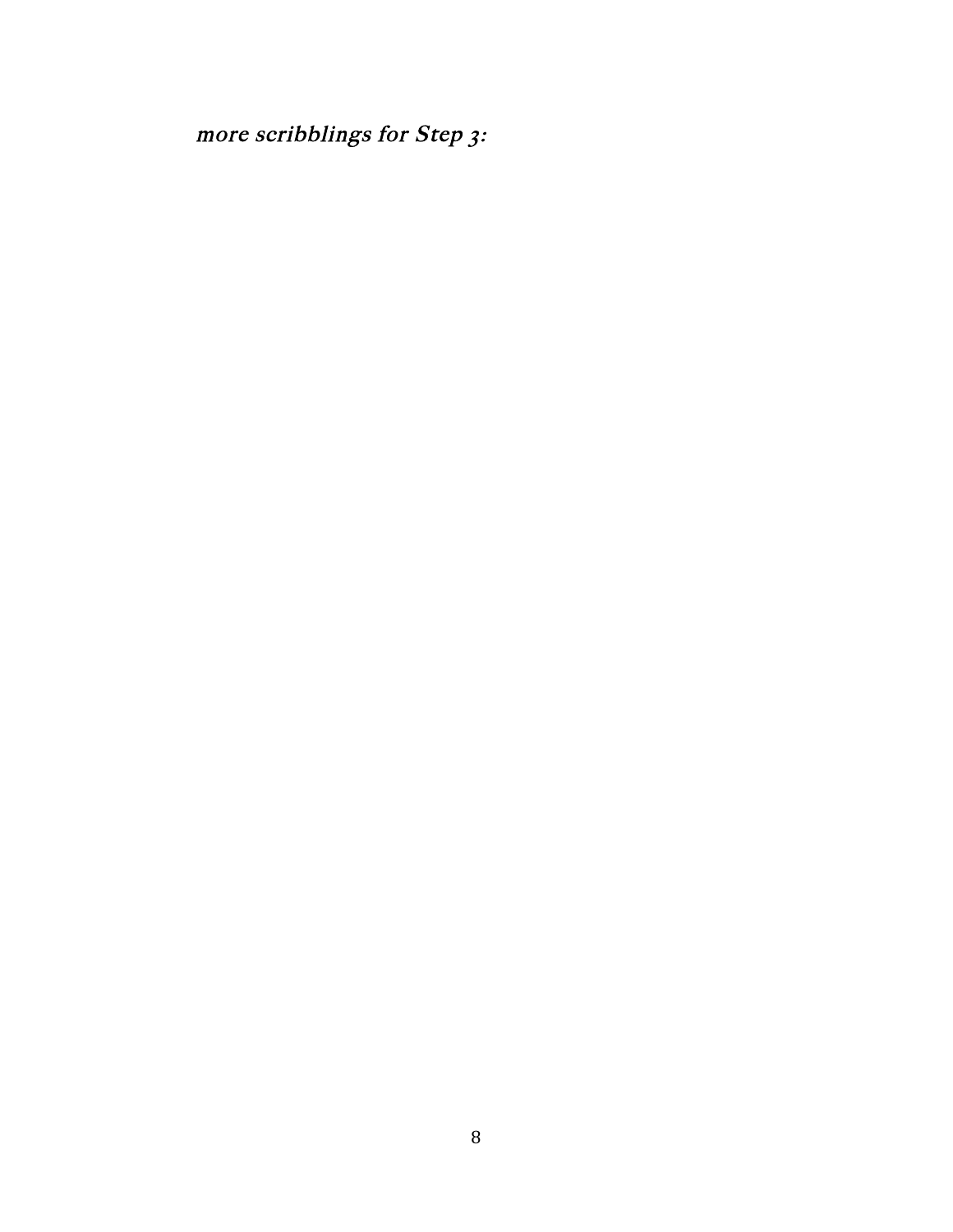# Make–Maker creates something that might spark life in the Receiver 4

Based on the discussions in Step 3, the Maker gets to work.

There needs to be a tangible form of the creation. If it's a material object—like a drawing or quilt—then this is already taken care of. If it's a performance—like a song or skit or fireworks display—then the Maker should create an audio, video, or still photo recording to give.

Before giving the creation, the Maker should show or talk about it with someone they trust, maybe someone else who knows the Receiver. They can ask for suggestions to make the creation better.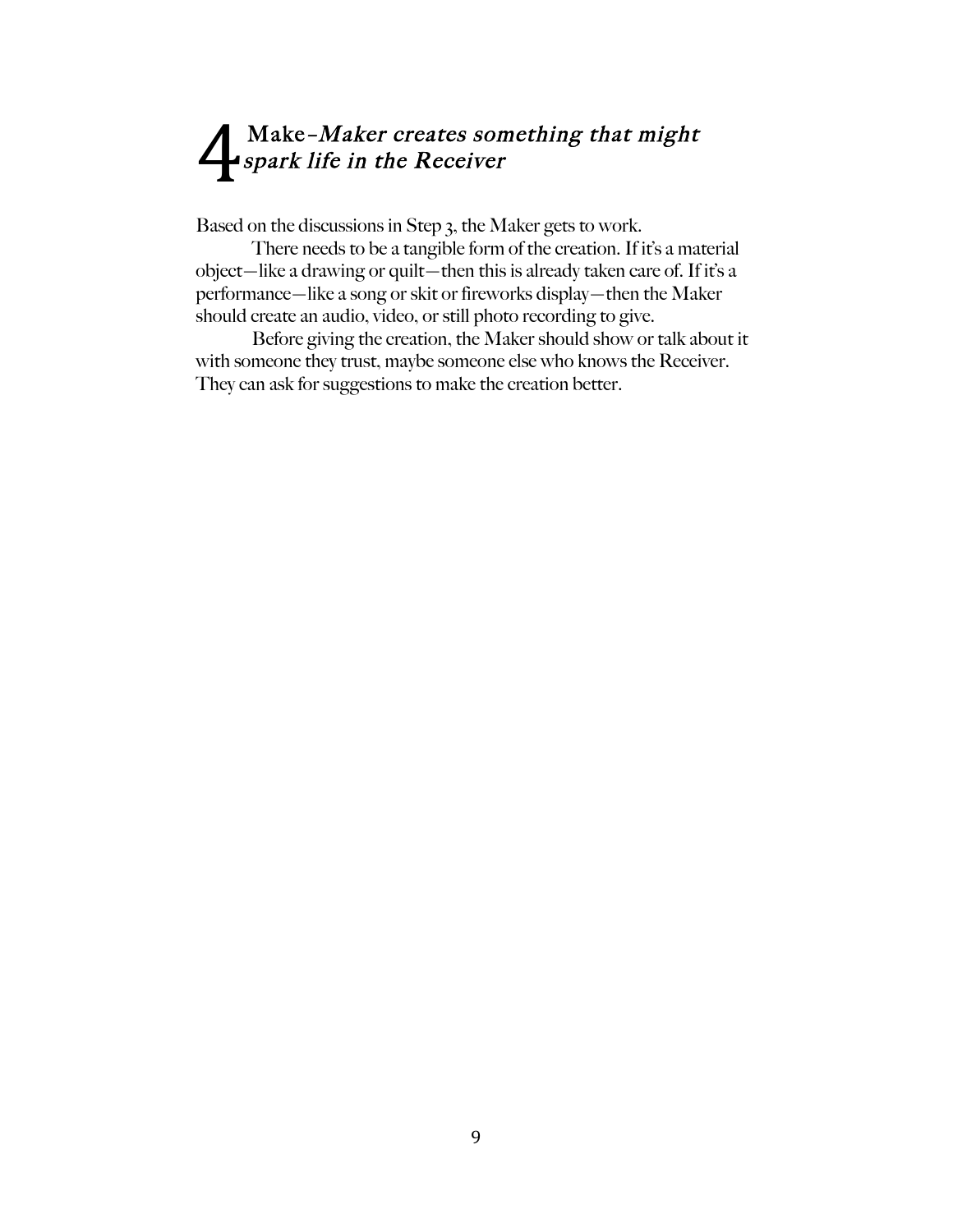more scribblings for Step 4: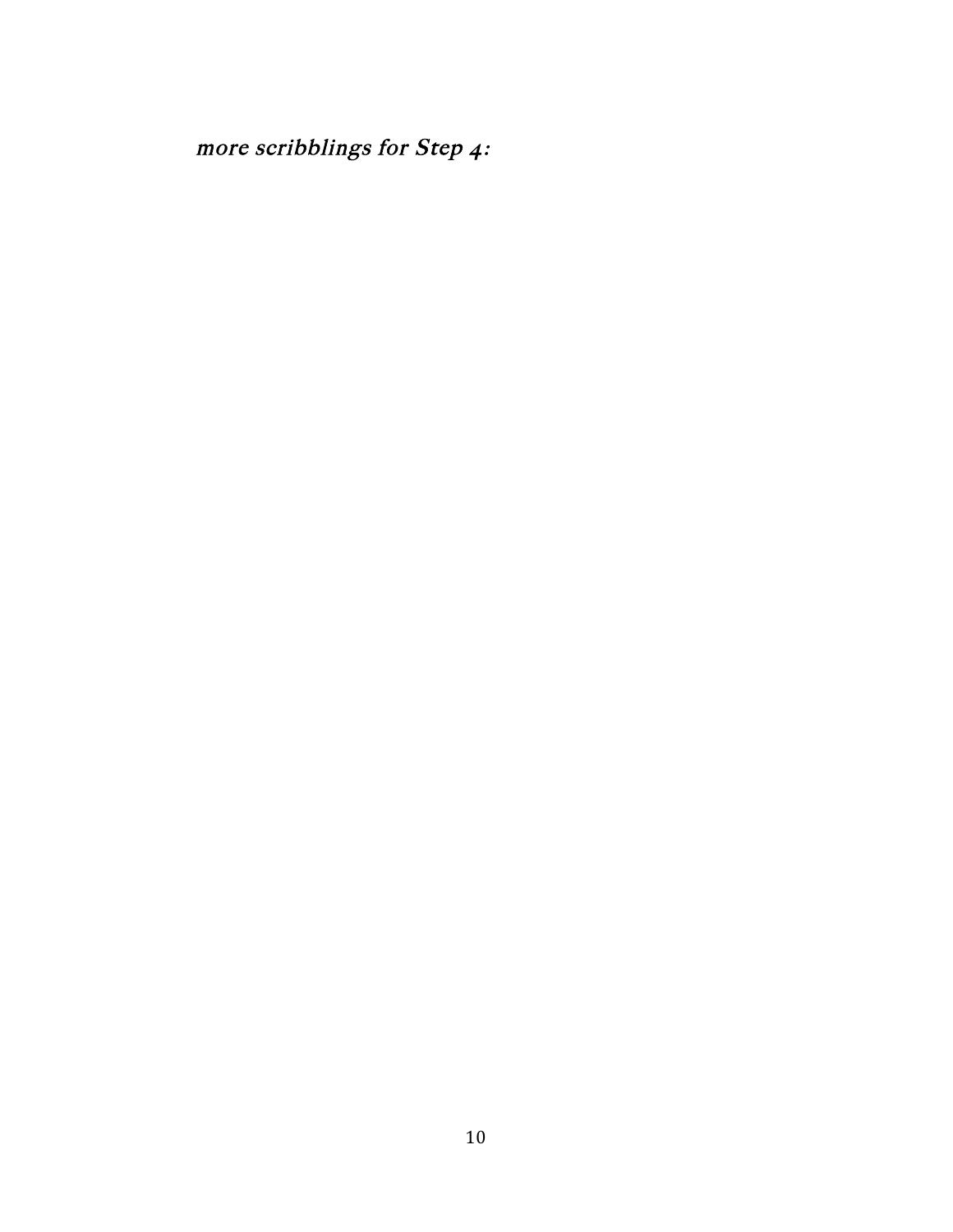# $\blacksquare$  Bless-Maker presents their creation to the Receiver 5

Ideally, the Maker and Receiver meet face to face, and the Maker performs and/or presents the gift. If they are not able to meet, the Maker can present from a distance, maybe by videoconference.

Plan the presentation as a comfortable, hopeful, enjoyable meeting. Normally, it will be a private occasion, perhaps including a small group of friends and family. But if everyone agrees, you can make it an extravaganza.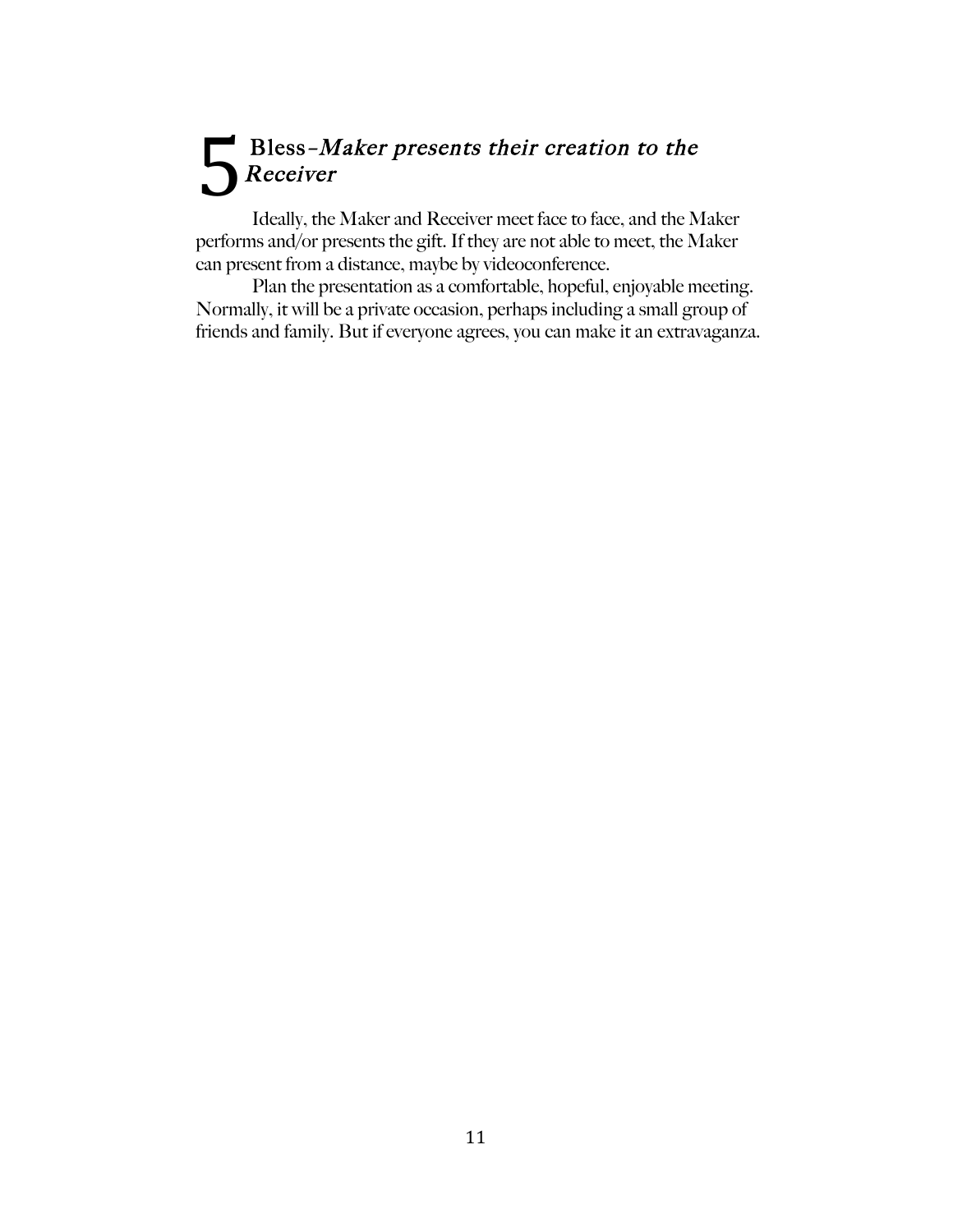more scribblings for Step 5: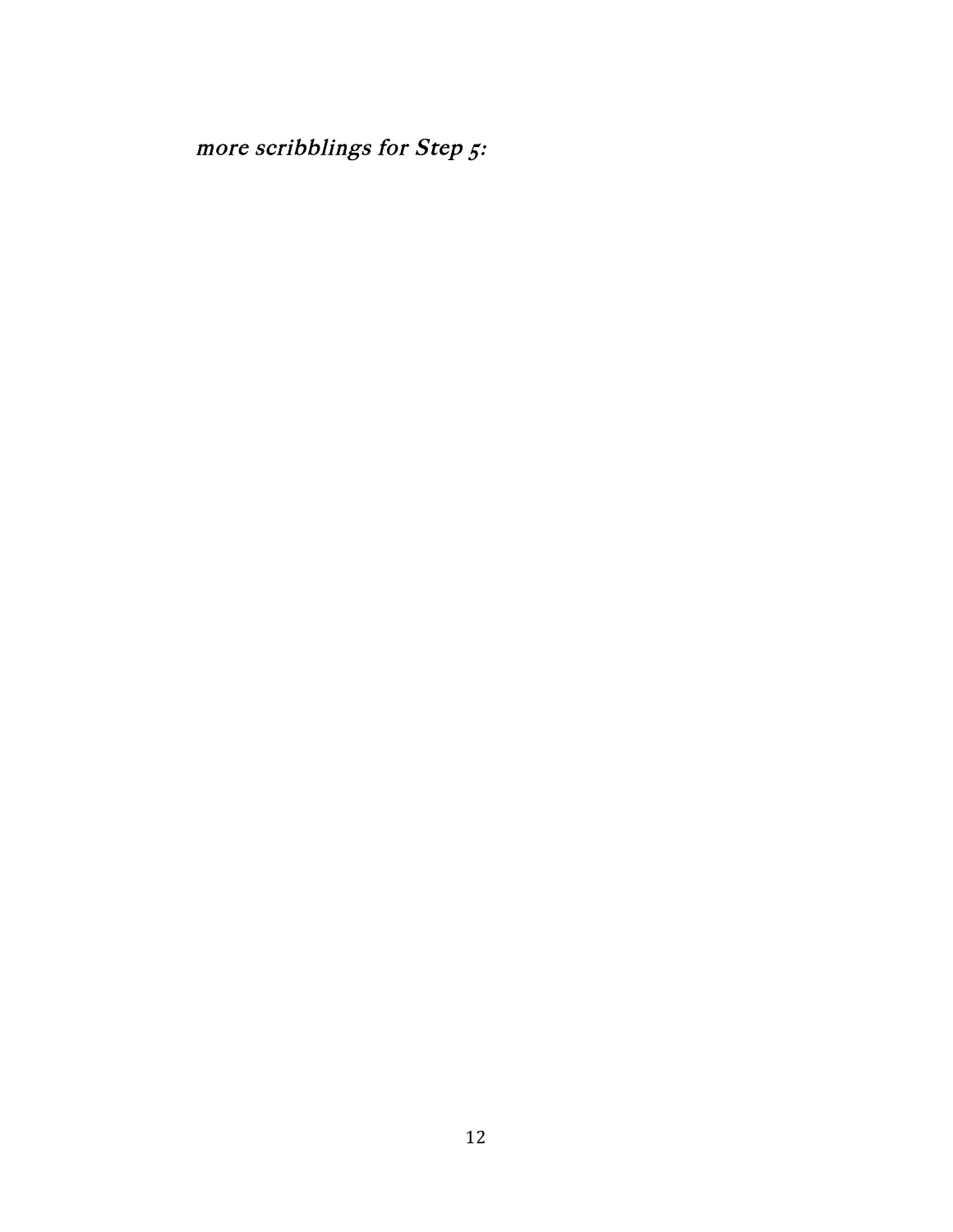### Enjoy and Make More–Receivers and Makers think of ways to help someone else **6**

The Receiver can now integrate the gift into his or her life, a visible or audible reminder of hope.

He or she may be able to make something for someone else, or encourage someone else to make something. Our goal is to spark a continuing tradition of life-giving creativity within the community.

Write down some ideas about sparking more creativity.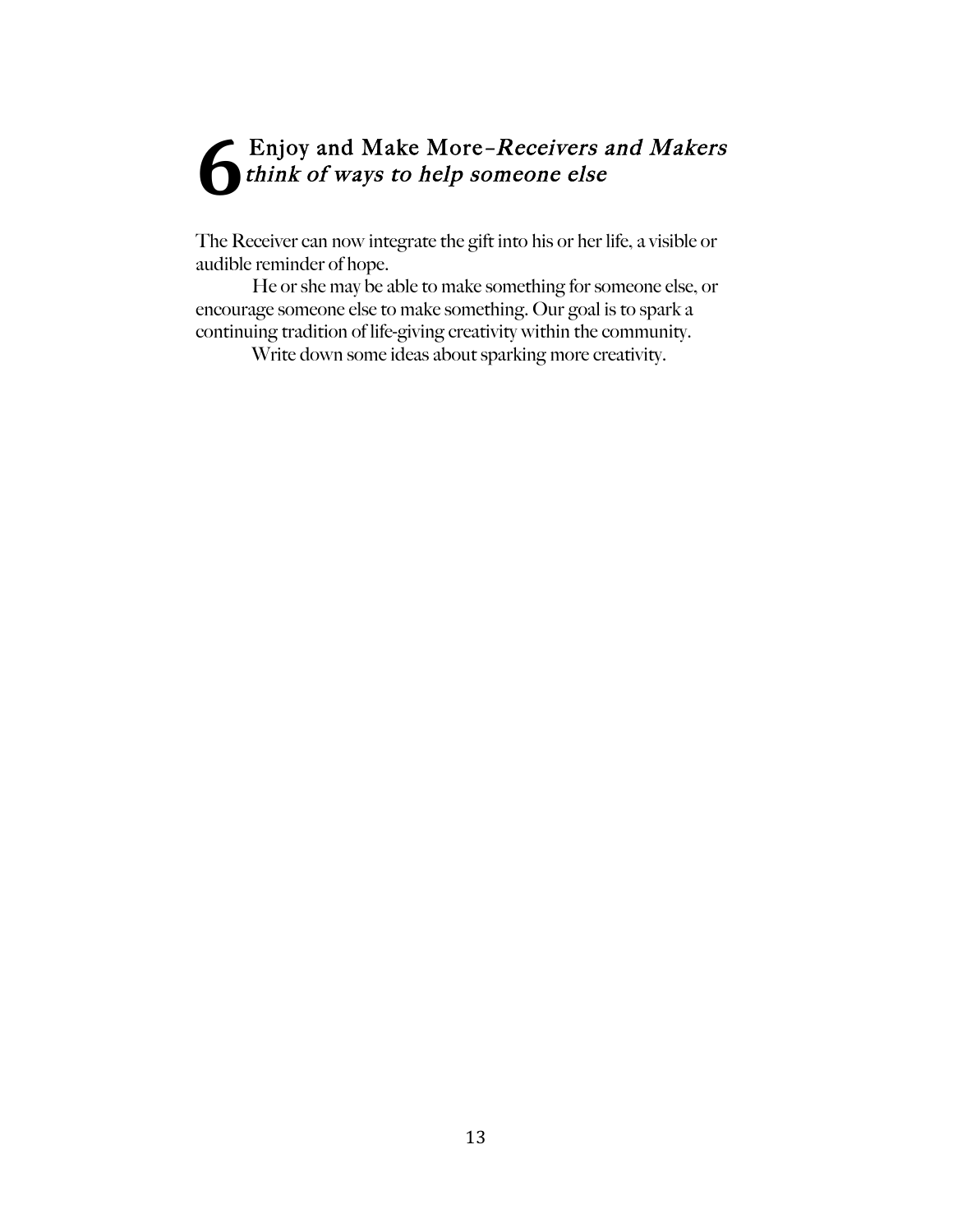more scribblings for Step 6: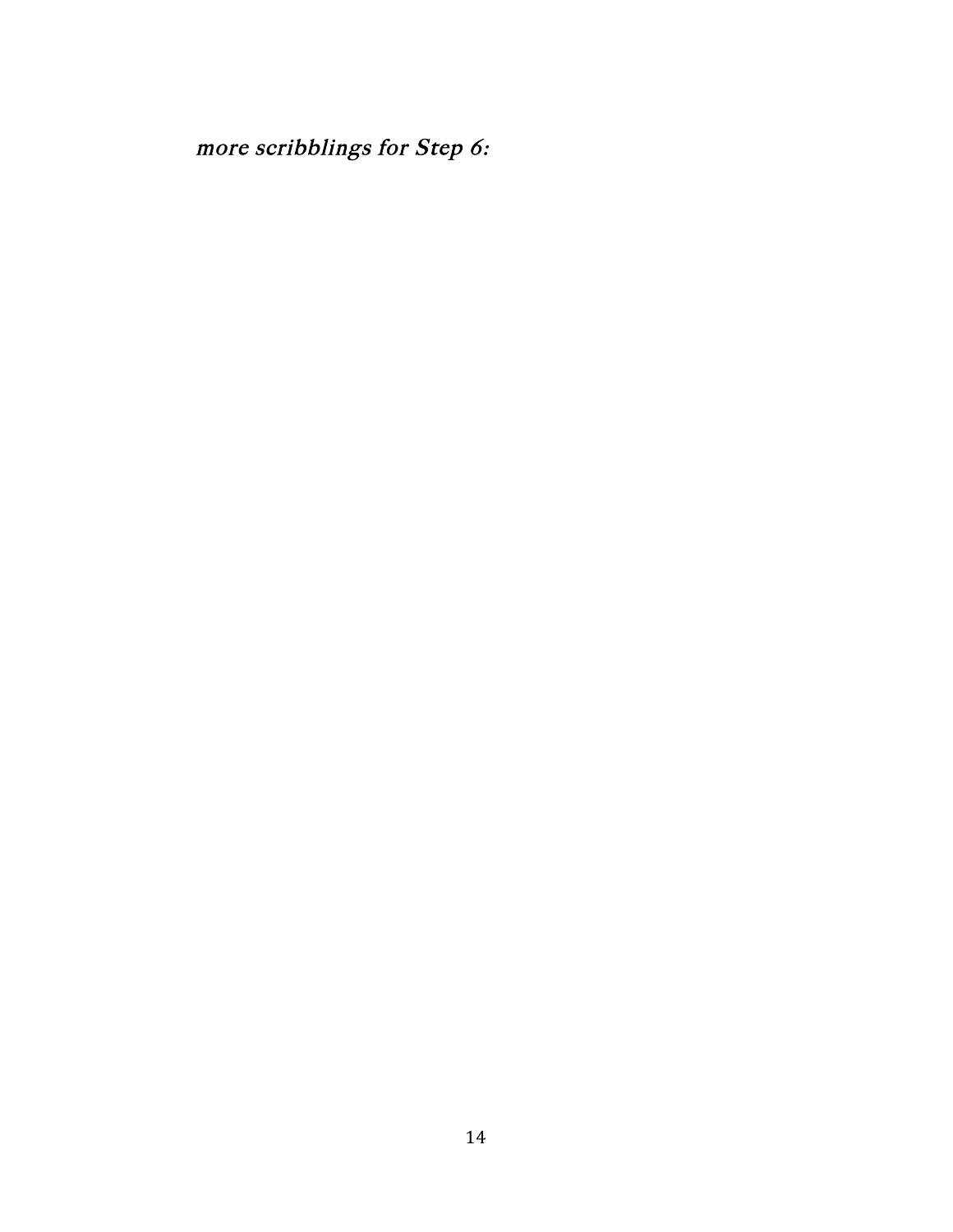more pages to scribble whatever you want